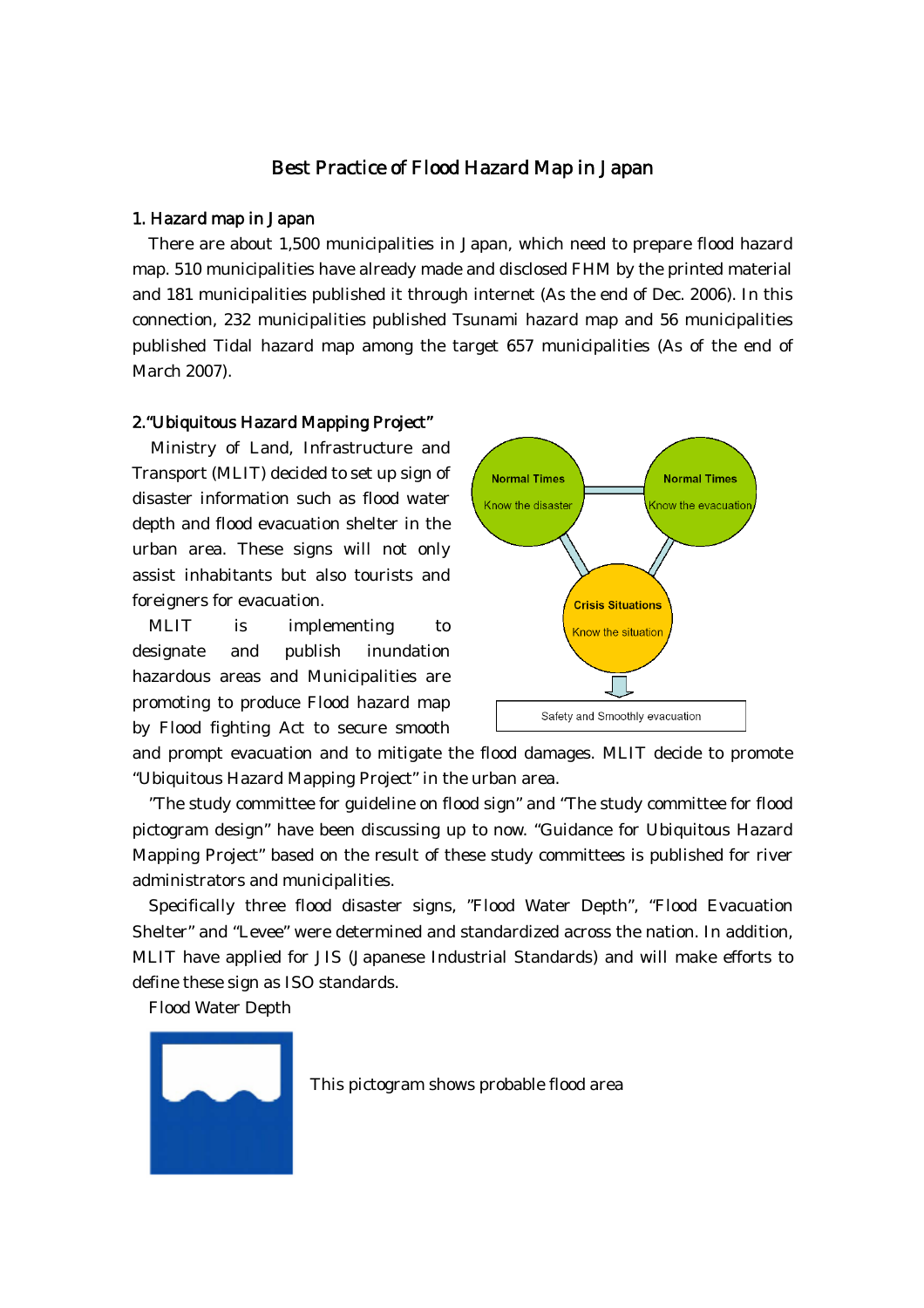## Flood Evacuation shelter



This pictogram shows safe building in case of flood disaster

Levee



This pictogram shows protection area against flood, in other words, inundation area in case of flood.

 Images in the town Sign is attached to electric pole directly.





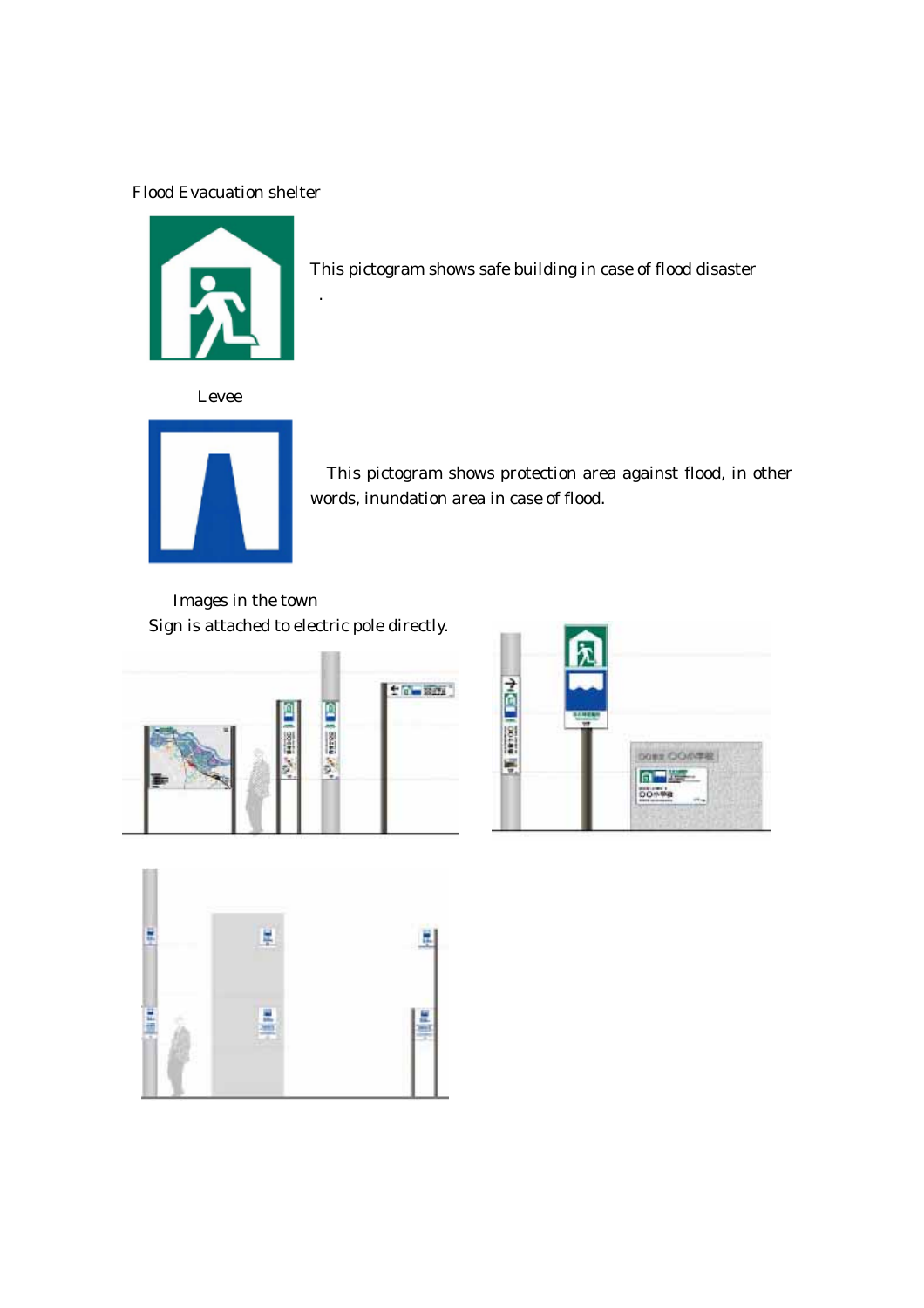#### 3. An example in Toyooka City, Hyogo Prefecture

(1) Devastating flood and rehabilitation

**Damages** 

Strong and large-sized Typhoon TOKAGE landed to Kochi Prefecture at about 13:00 of 20 Oct. and again landed to Izumi-Sano City, Osaka Prefecture before 18:00. The rain total by typhoon and seasonal rain front exceeded 300mm in North of Kinki Region, and Tokai Kou-Shin-Etsu district and it became the heavy rain in the wide range.

Much damage such as tidal waves, heavy rains, mudslides and floods were caused in the nation by Typhoon TOKAGE in the nation. Its human and housing damages were as followings:

- death tools: 95 - missing: 3 - injured: 552

- complete collapse: 893 - half collapse: 7,764 - partial damaged home 10,841

New Toyooka City had much housing damages as followings and it make up 50% of total of Hyogo Prefecture.

- death tools: 7 ( 6 by flood and 1 by land slide) - injured: 51

- complete collapse: 333 - serious half collapse: 1,082 - half collapse: 2,651

- partial damaged home 292

- above the floor level inundation: 545 - under the floor level inundation: 3,326

Toyooka City was designated as devastated area by Disaster Relief Act on 21 Oct., by Natural Disaster Victims Relief Law on 31 Oct. and by Act concerning Special Financial Aid to Deal with Major Disaster on 1 Dec. (As for Disaster Relief Act appointment old Takeno Town is excluded.)

6 persons were deceased by flood. One person was deceased by the flood with the house which flowed out due to the dyke break. Two persons were involved in the flood while moving car. Two persons were drowned by the flood in swollen river. One person was discovered inside the house where it submerged.

As for the 51 injured persons, some of them fall down by the strong wind and others were hit by flying something.



Flood damages in Tooyoka City (Maruyama River) in Oct. 2004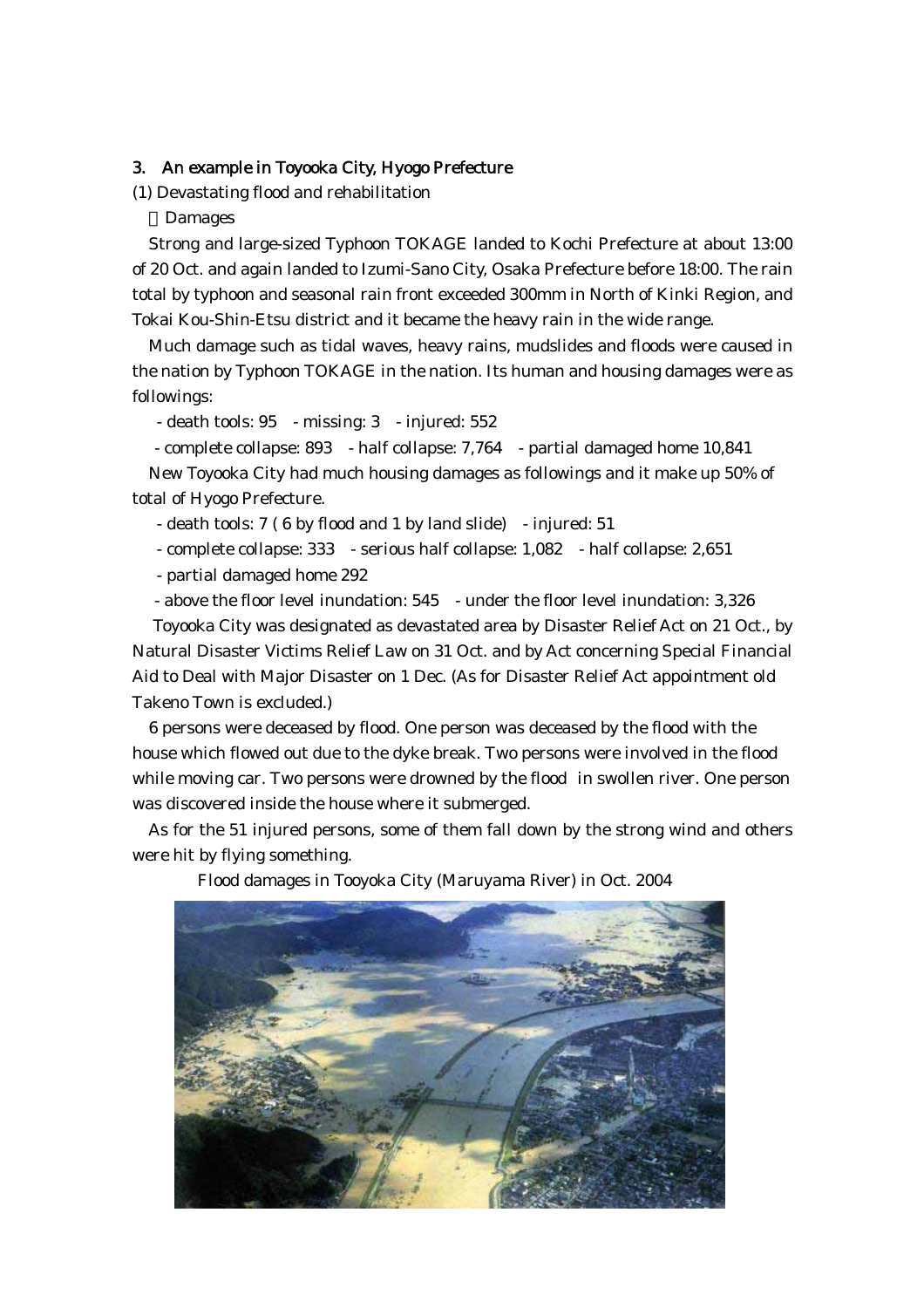

Water level at Tatsuno water gauge station in Maruyama River rose from 20<sup>th</sup> Oct. afternoon and arrived in highest high-water level 8.29m at 21:00. In the stage of lowering of water level, levee was broken after 23:00.

### Water level at Tatsuno water gauge station in Maruyama River



Highest high-water level 8.29m by Typhoon TOKAGE is annual maximum water level for past 48 years.

Annual maximum water level at Tatsuno water gauge station in Maruyama River

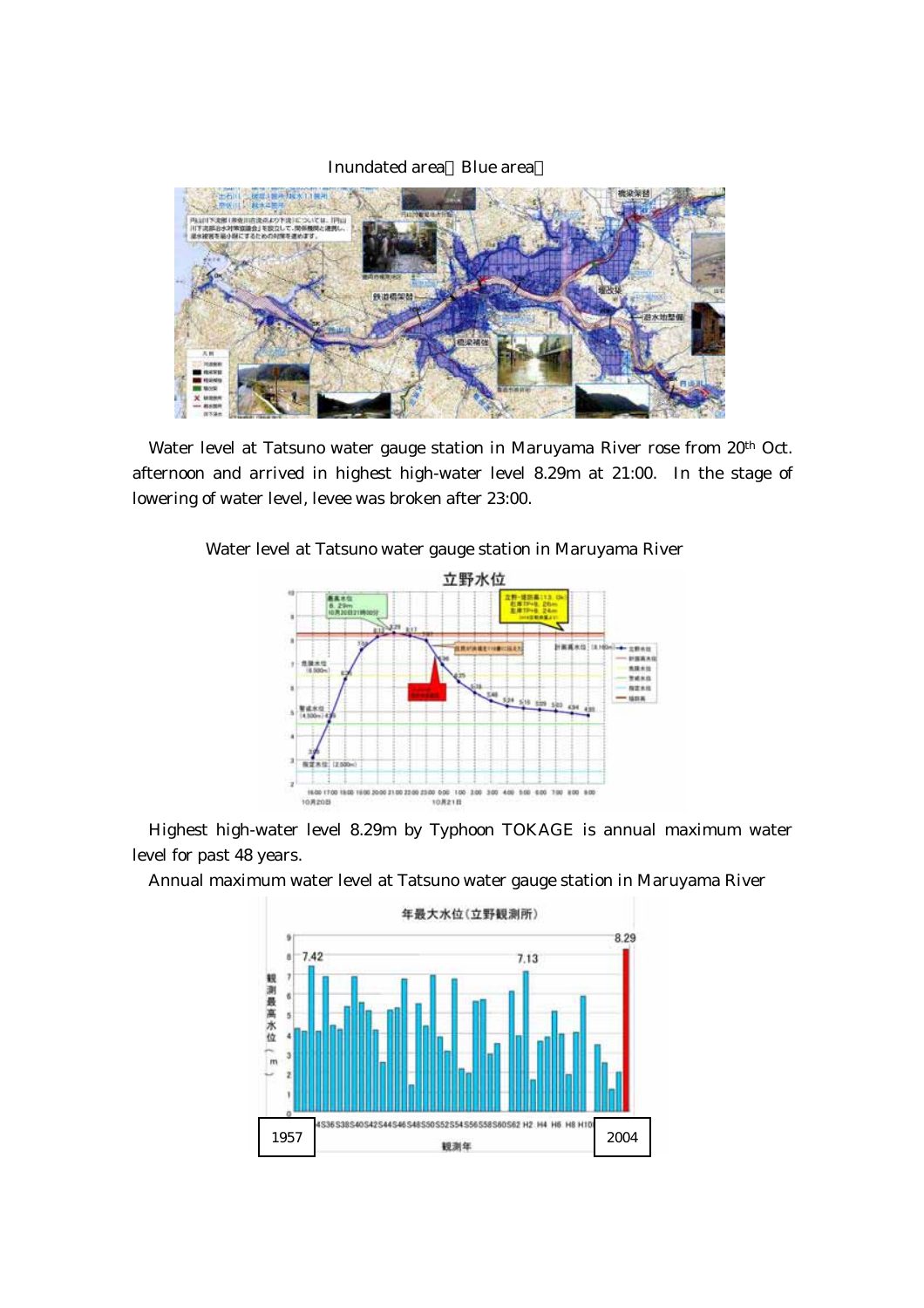Rehabilitation

**MLIT** 

 Emergency Flood Control Project 2004-2014JFY (Total cost 90 billion Yen) From 2004 to Middle of June 2005

- Structural Measures
	- Rehabilitation of broken point of the embankment,
	- -Levee heightening in Akasahi and Asakura,
	- Levee heightening to H.W.L. +0.5m in embanked section
- Non-Structural Measures
	- Publication of inundations map by Typhoon TOKAGE, assistance to prepare flood hazard map,
	- Provision of River image,
	- Announcement of alert through cellular telephone,
	- Establishment of "Disaster Information Committee in Maruyama River",
	- Functional enhancement of disaster prevention facilities

### by 2009JFY

- Implementation of emergency project for serious damage
- Excavation of river channel
- Banking
- Measures for landside water
- Bank strengthening
- Reconstruction of bridges Reconstruction of weirs
- Building a coalition in area

### by 2014JFY

- Flood control basin project

http://www.kkr.mlit.go.jp/toyooka/kinkyu/index.html (Japanese version)

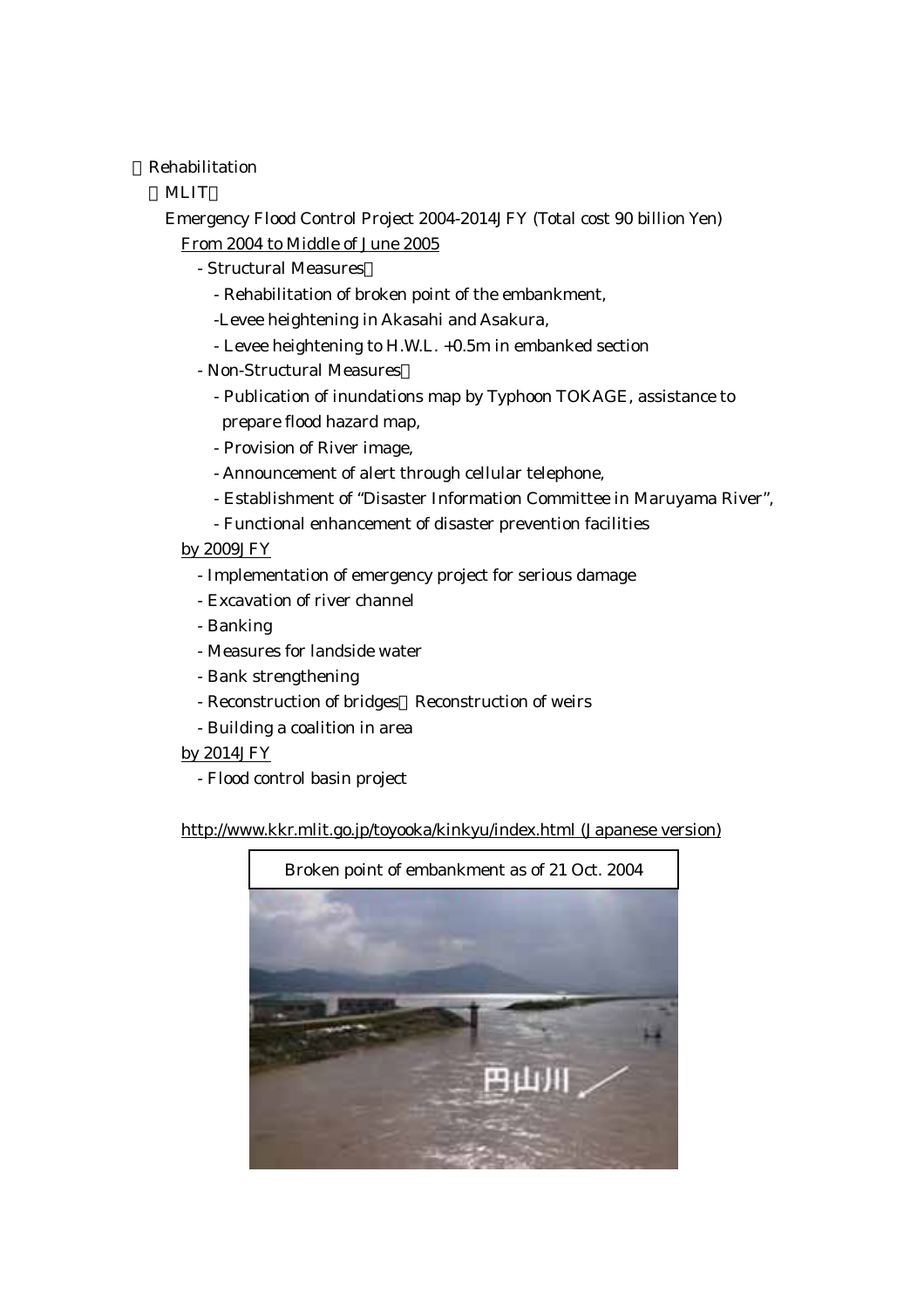

Hyogo Prefecture

 Hyogo Pref. adapted the construction method in consideration of ecology of Japanese giant salamander and have been implementing disaster restoration projects such as damaged river, road facilities and agricultural facilities with due

considerations to preserve Japanese giant salamander as special protected animal and Their staffs asked local children to stand sponsor for each water dog so that children raise awareness on river environment. (Usually ordinary people are prohibited to touch Japanese giant salamander directly.)

In addition to these structural measures, Hyogo Pref. is implementing Non-structural measures such as 1.Provision of inundation hazardous areas and shelter information on flood, sediment disaster, tsunami, high tide, 2. Preparation of CG hazard maps included real-time information of rainfall and water level in river for local residents. And Pref. have communication in the meeting to explain to local residents and school training to make active use of these information.

http://www.hazardmap.pref.hyogo.jp/HazMap/top.htm Japanese version

 Flood and damage in Toyooka City (Izushi River, right tributary of Maruyama River) in Sep. 2004

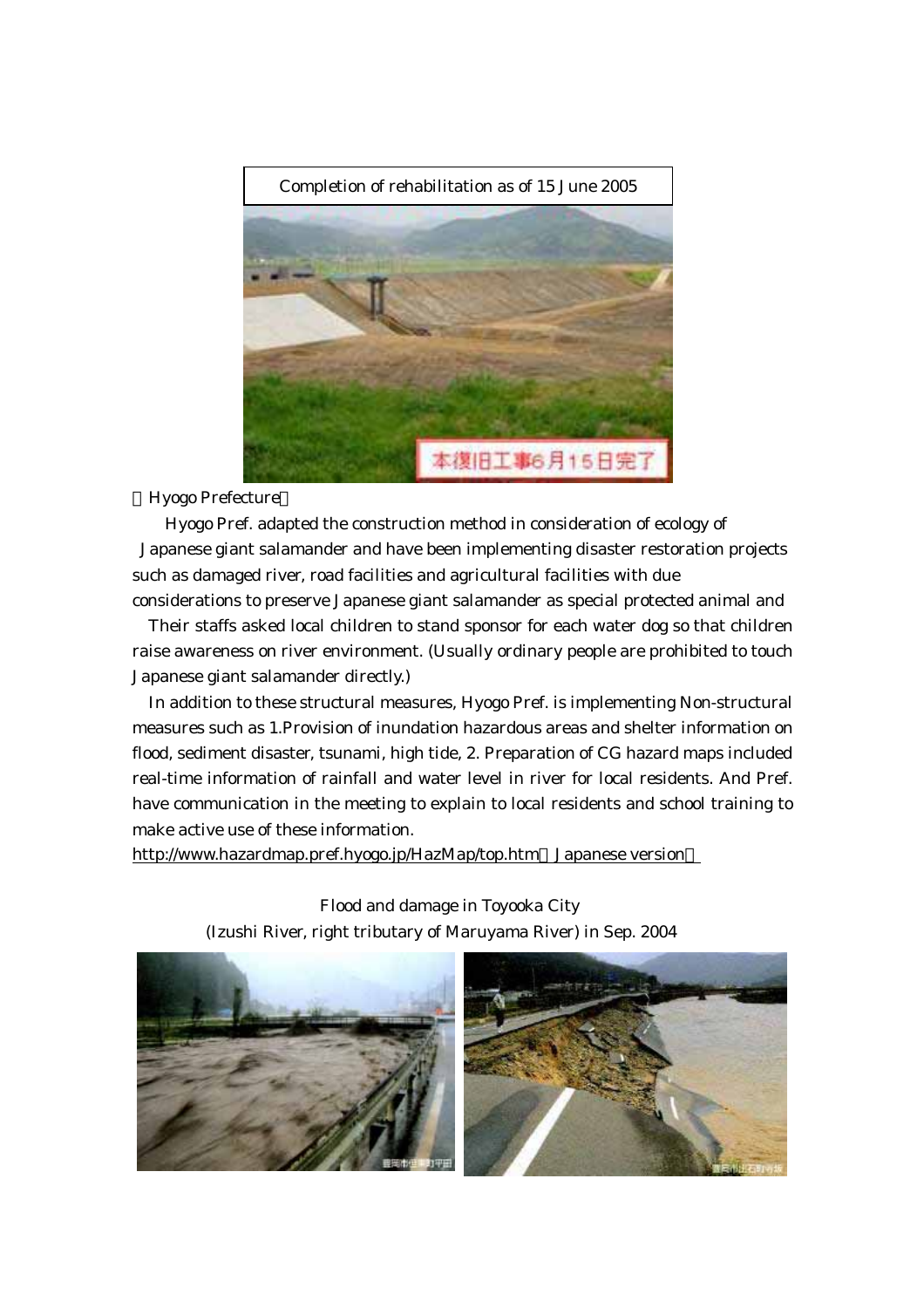

## Preservation activity of Japanese Giant Salamander

#### Toyooka City

Building emergency temporally housing Assistance of settlement



Establishment of organization and disaster management system Disposal of garbage caused by flood Implementation of disaster restoration works Establishment of Regional Plan for Disaster Prevention Making study for procedures collecting and conveying information Production, distribution and publication of Hazard maphttp://www3.city.toyooka.lg.jp/bousaimap/index\_ie.html Japanese version Flood fighting drill Workshop and Symposium for disaster prevention Radio communications for disaster prevention and administration Communication system for the people with hearing difficulties (FAX multicasting service Promotion for damaged commerce, industry and tourist industry Implementation of Disaster restoration works related agricultural and forestry/ Promotion for agriculture and forest industry Education (mental health care, counseling) Memorize services and events **Others**  - fire facilities(outboard, rowboat, generator, pump, precipitation information service equipment

- natural disaster victims relief fund
- equipment in headquarter and branch offices
- stockpiles in shelters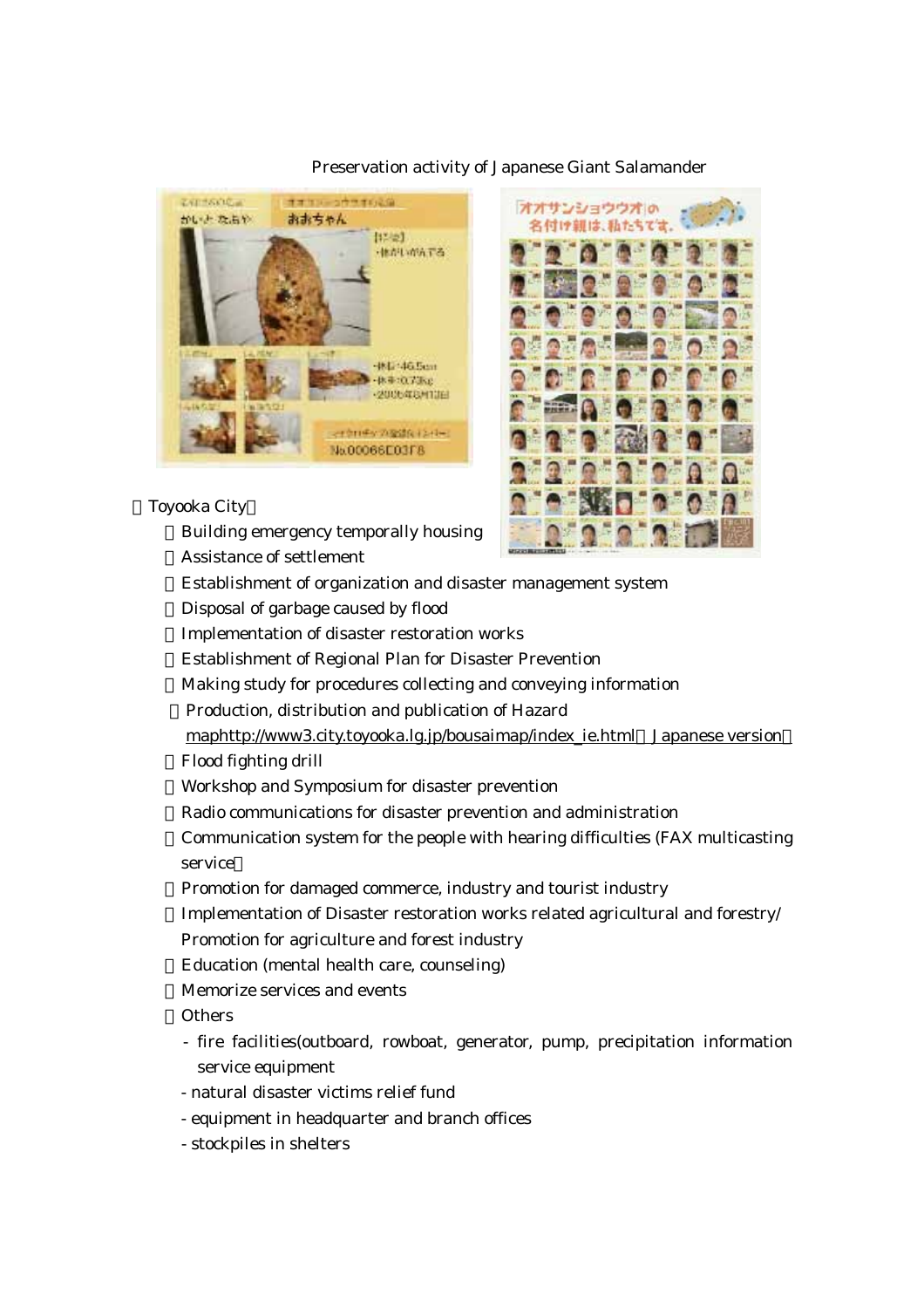- questionnaire survey

(2) Flood hazard map

Flood hazard map in the center of Toyooka City is shown in next figure. Purplish area where flood water depth would be 5.0m or more, blue area would be 2.0m or more, but less than 5.0m, light blue area would be 1.0m or more, but less than 2.0m, green area would be 0.5m or more, but less than 1.0m and yellow area would be less than 0.5m. Red figures are substantial buildings as shelter, which have a few floors whose height is higher than assumed flood water depth. Blue figures are shelters, which can be used as shelter in case of comparable flood to Typhoon TOKAGE in 2004.



Let's prepare evacuation map of my home!

 The Hazard map of Toyooka City is designed to prepare evacuation map by each household and "Let's prepare evacuation map of my home!" is included in it. Four steps to prepare map are described as followings:

STEP 1 Where is your house?

 Assumed maximum flood water depths in case of dike break are separated by color on the reverse of map. Firstly, you need to find your house and confirm assumed flood water depth.

# STEP 2 Where is your shelter?

 Secondary, you need to confirm your shelter and route to it. You need to avoid to use route near river or seepy point.

# STEP 3 Let's walk and confirm evacuation root with your family.

 Let's walk to shelter with your family. On the way to shelter, you need to check hazardous places with disaster map so that you can confirm route which is safe and easy to evacuate.

STEP 4 Let's prepare evacuation map of my home!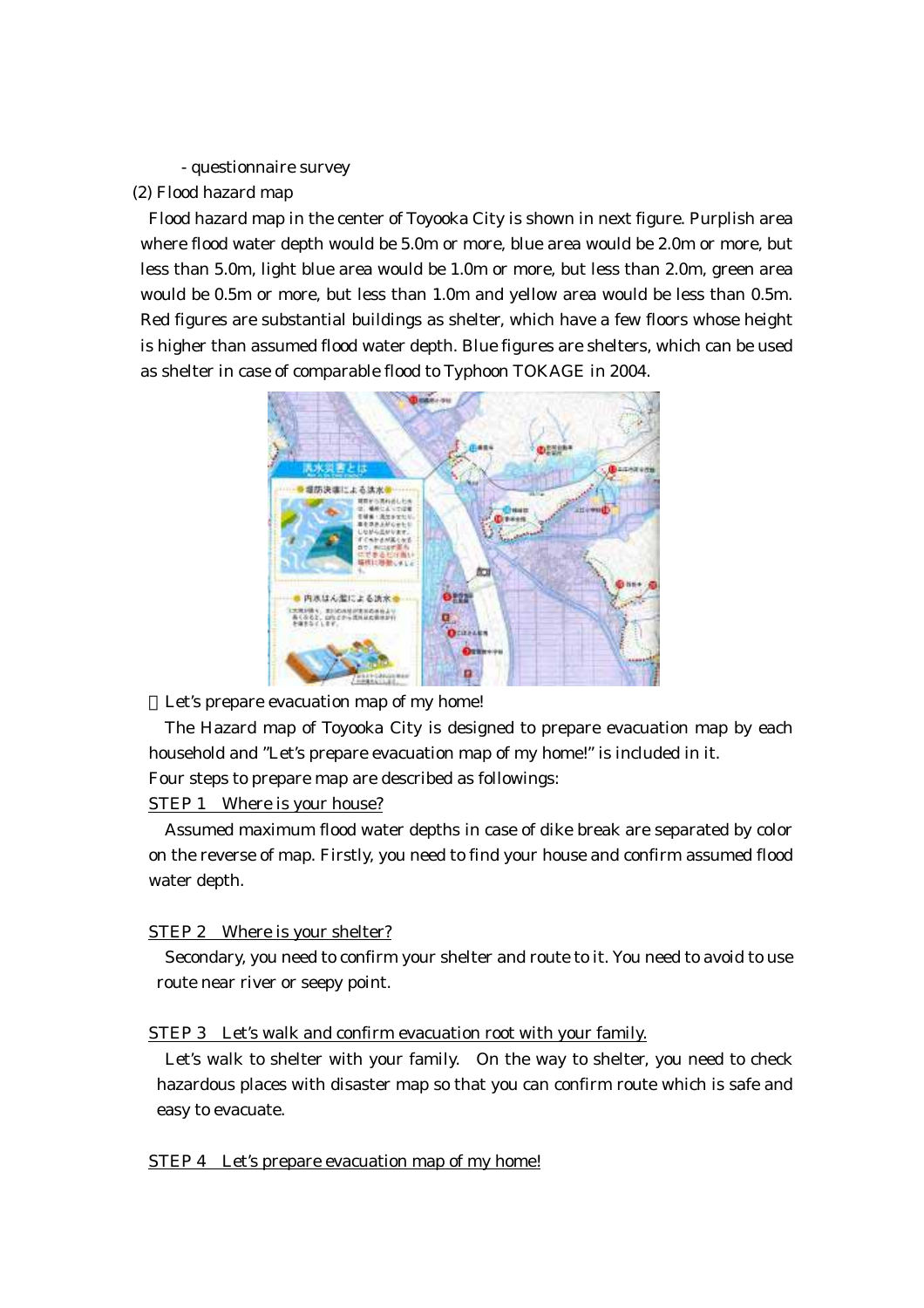Let's prepare evacuation map of my home to reach shelter safely. You need to mark the hazardous points, landmark and others and confirm the most safe evacuation route.

Several check points are described on the hazard map.

- -Where is your house? Let's check it on map by red.
- -What is the color around your house? How much is the depth of water around your house?
- -Which shelter do you need to evacuate?
- -How much is the distance from your house to shelter?
- -You need to draw the evacuation route(blue line) from your house to shelter.
	- Is not there a river near evacuation route?
	- Is there the guard rail along the bank of the river?
	- How much is the depth of the water along evacuation route?
	- Are there manholes and the gutters without the cover on the evacuation route?
	- Are there marks such as signboard or the traffic signal near evacuation route?
	- Are there risky place by landslide along evacuation route?
	- Are you able to evacuate safely on evacuation route (blue line)?
	- Is there another evacuation route?

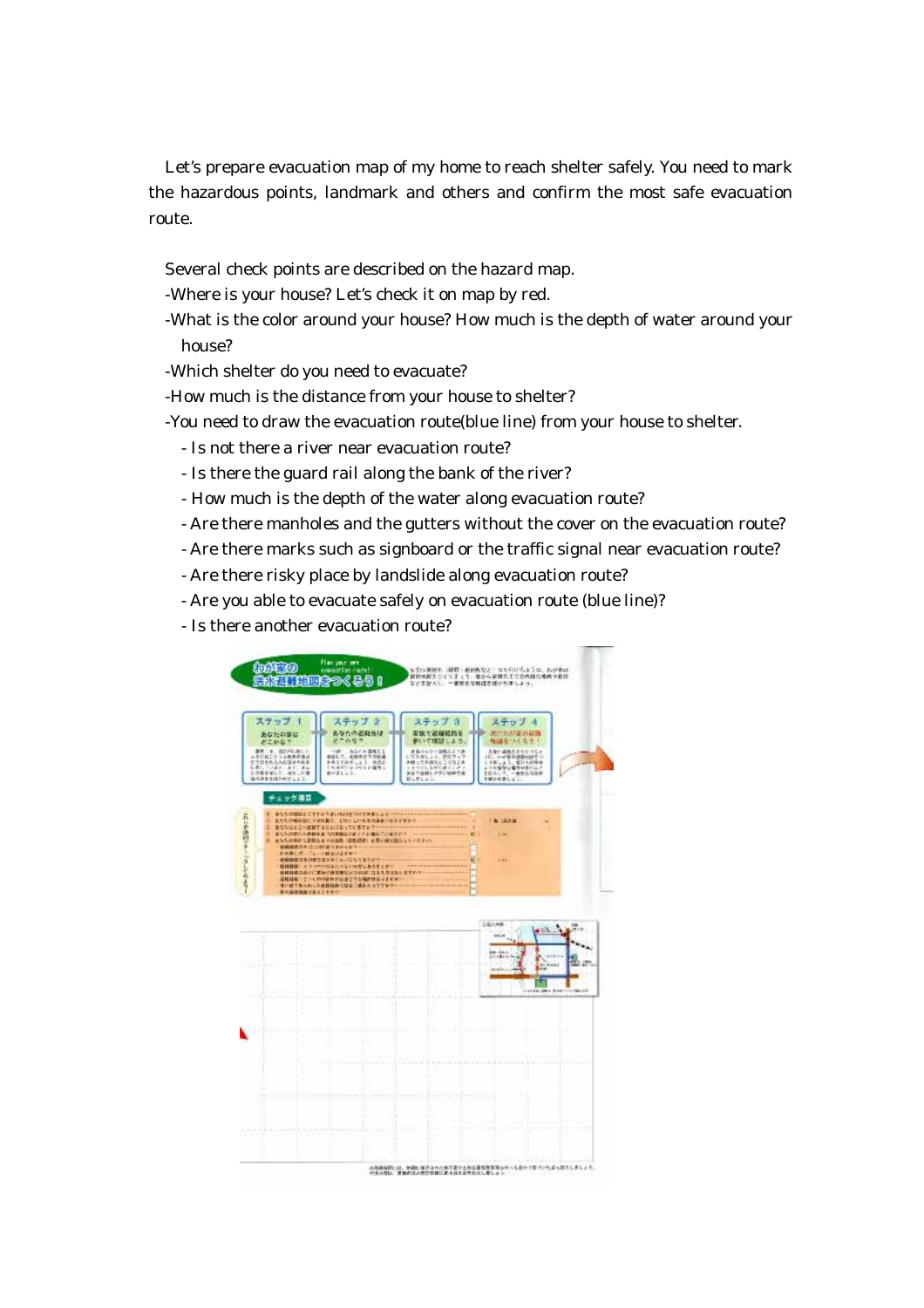"Ubiquitous Hazard Mapping Project"

Two types of signboard, "Flood Water Depth" and "Flood Evacuation shelter", among "Ubiquitous Hazard Mapping Project" were installed in Toyooka City. MLIT and Hygo Prefecture established "Flood water Depth" signboards in the city. Toyooka City set 101 "Flood Evacuation shelter" signboards at each shelter.

Installation location of "Flood Water Depth" signboards



An Example of "Flood Evacuation shelter" signboard Toyooka City East Office Annex



An example of "Flood Water Depth" signboard Toyooka National highway branch office Toyooka Office of River and National Highway, MLIT